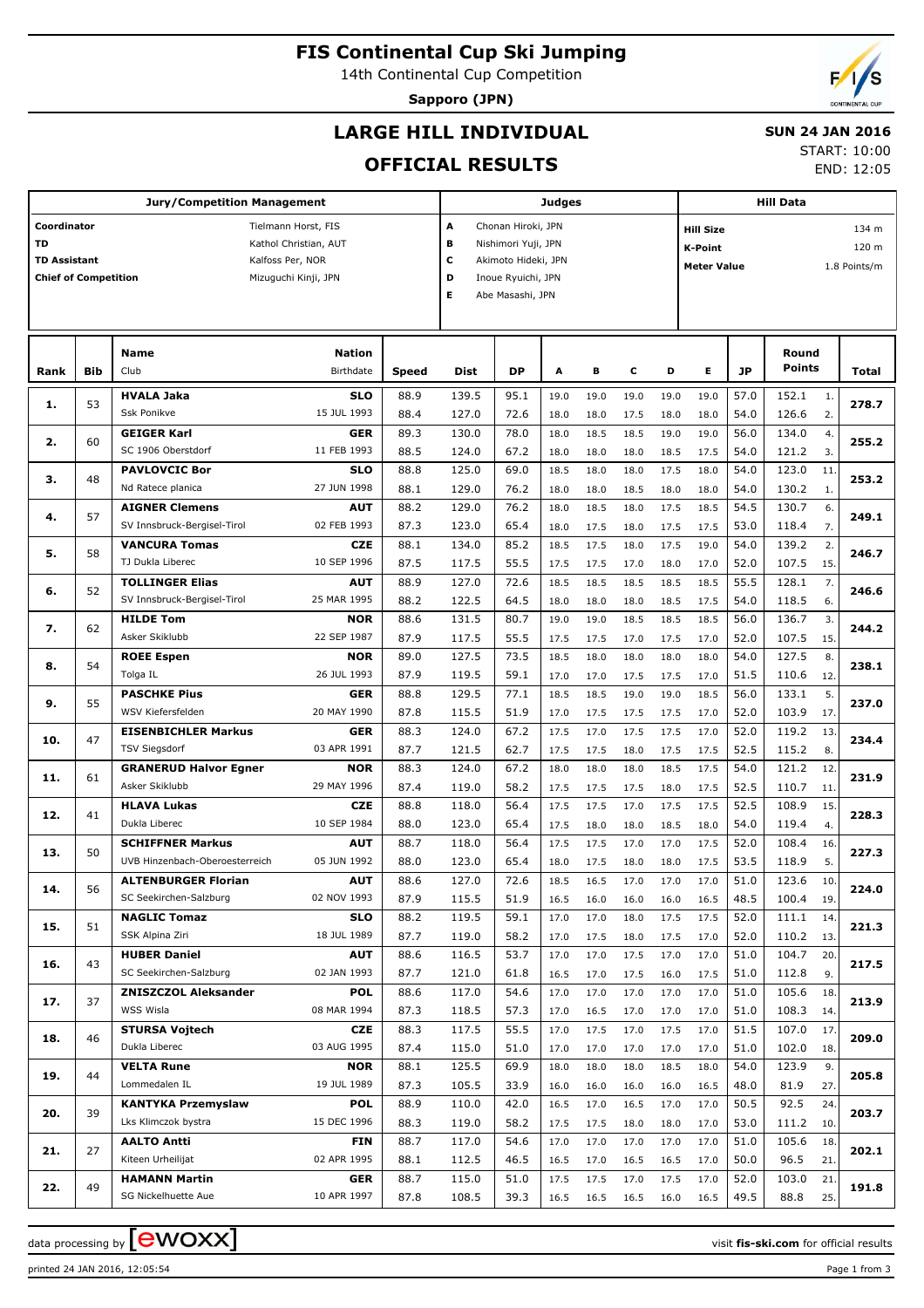# **FIS Continental Cup Ski Jumping**

14th Continental Cup Competition

**Sapporo (JPN)**

## **LARGE HILL INDIVIDUAL**

#### **SUN 24 JAN 2016** START: 10:00

### **OFFICIAL RESULTS**

END: 12:05

| Rank | <b>Bib</b> | <b>Name</b><br>Club            | <b>Nation</b><br>Birthdate | Speed | <b>Dist</b> | <b>DP</b> | A    | в    | c    | D    | Е    | JP   | Round<br><b>Points</b> |     | Total |
|------|------------|--------------------------------|----------------------------|-------|-------------|-----------|------|------|------|------|------|------|------------------------|-----|-------|
| 23.  | 28         | <b>HOSODA Shotaro</b>          | <b>JPN</b>                 | 88.2  | 109.5       | 41.1      | 17.0 | 17.0 | 16.5 | 16.5 | 17.0 | 50.5 | 91.6                   | 25. | 187.3 |
|      |            | Hokusho University Ski Club    | 02 DEC 1991                | 87.6  | 111.5       | 44.7      | 17.0 | 17.0 | 17.0 | 17.0 | 17.0 | 51.0 | 95.7                   | 22. |       |
| 24.  | 31         | <b>NAKAMURA Naoki</b>          | <b>JPN</b>                 | 88.5  | 111.5       | 44.7      | 17.0 | 17.0 | 17.0 | 17.0 | 17.0 | 51.0 | 95.7                   | 23. | 185.4 |
|      |            | Tokai Univ.                    | 19 SEP 1996                | 87.6  | 109.0       | 40.2      | 16.5 | 16.5 | 16.0 | 16.5 | 16.5 | 49.5 | 89.7                   | 24. |       |
| 25.  | 29         | <b>MAKSIMOCHKIN Mikhail</b>    | <b>RUS</b>                 | 87.8  | 107.5       | 37.5      | 16.5 | 16.5 | 16.5 | 16.5 | 17.0 | 49.5 | 87.0                   | 27. | 184.0 |
|      |            | Sdushor CSP N. Novgorod Dinamo | 29 AUG 1993                | 87.3  | 112.5       | 46.5      | 16.5 | 17.0 | 17.0 | 17.0 | 16.5 | 50.5 | 97.0                   | 20. |       |
| 26.  | 36         | <b>SCHULER Andreas</b>         | <b>SUI</b>                 | 88.1  | 105.5       | 33.9      | 16.5 | 16.5 | 16.0 | 16.5 | 16.5 | 49.5 | 83.4                   | 30. | 176.4 |
|      |            | Einsiedeln                     | 30 DEC 1995                | 87.3  | 110.0       | 42.0      | 17.0 | 17.0 | 16.5 | 17.0 | 17.0 | 51.0 | 93.0                   | 23. |       |
| 27.  | 45         | <b>FUCHS Tim</b>               | <b>GER</b>                 | 88.5  | 108.0       | 38.4      | 16.5 | 16.5 | 16.5 | 17.0 | 16.5 | 49.5 | 87.9                   | 26. | 175.8 |
|      |            | SC Degenfeld                   | 03 AUG 1997                | 87.9  | 108.0       | 38.4      | 16.5 | 16.5 | 16.5 | 16.5 | 16.5 | 49.5 | 87.9                   | 26. |       |
| 28.  | 32         | <b>BICKNER Kevin</b>           | <b>USA</b>                 | 89.0  | 112.5       | 46.5      | 16.5 | 16.5 | 16.5 | 17.0 | 17.0 | 50.0 | 96.5                   | 22. | 162.5 |
|      |            | Norge Ski Club                 | 23 SEP 1996                | 87.9  | 97.5        | 19.5      | 15.5 | 15.5 | 15.5 | 16.0 | 15.5 | 46.5 | 66.0                   | 28. |       |
| 29.  | 59         | <b>BARTOL Tilen</b>            | <b>SLO</b>                 | 88.0  | 106.5       | 35.7      | 16.5 | 16.5 | 16.0 | 16.0 | 16.5 | 49.0 | 84.7                   | 29. | 147.1 |
|      |            | SSK Sam Ihan                   | 17 APR 1997                | 87.2  | 98.0        | 20.4      | 14.5 | 14.5 | 13.0 | 12.5 | 15.5 | 42.0 | 62.4                   | 29. |       |
| 30.  | 42         | <b>KRAUS Marinus</b>           | <b>GER</b>                 | 88.1  | 107.5       | 37.5      | 16.5 | 16.0 | 16.0 | 16.5 | 16.5 | 49.0 | 86.5                   | 28. | 132.3 |
|      |            | WSV Oberaudorf                 | 13 FEB 1991                | 87.3  | 88.5        | 3.3       | 14.0 | 14.5 | 14.0 | 13.5 | 15.0 | 42.5 | 45.8                   | 30. |       |

|     |    | Not qualified for final round              |                           |      |       |        |      |      |      |      |      |      |      |
|-----|----|--------------------------------------------|---------------------------|------|-------|--------|------|------|------|------|------|------|------|
| 31. | 34 | <b>DAMJAN Jernej</b><br>SSK Sam Ihan       | <b>SLO</b><br>28 MAY 1983 | 88.1 | 105.5 | 33.9   | 16.0 | 16.5 | 16.0 | 17.0 | 16.5 | 49.0 | 82.9 |
|     |    | <b>HUBER Stefan</b>                        | <b>AUT</b>                |      |       |        |      |      |      |      |      |      |      |
| 32. | 40 | SC Seekirchen-Salzburg                     | 08 MAR 1994               | 88.0 | 105.0 | 33.0   | 16.5 | 16.5 | 16.5 | 16.0 | 17.0 | 49.5 | 82.5 |
|     |    | <b>RHOADS William</b>                      | <b>USA</b>                |      |       |        |      |      |      |      |      |      |      |
| 32. | 25 | <b>UOP Sports Clubs</b>                    | 08 JUN 1995               | 88.4 | 105.0 | 33.0   | 16.5 | 16.5 | 16.0 | 16.5 | 17.0 | 49.5 | 82.5 |
| 34. | 30 | <b>SEMENIC Anze</b>                        | <b>SLO</b>                | 88.8 | 102.0 | 27.6   | 16.0 | 16.0 | 16.0 | 16.5 | 16.5 | 48.5 | 76.1 |
|     |    | <b>NSK TRZIC FMG</b>                       | 01 AUG 1993               |      |       |        |      |      |      |      |      |      |      |
| 35. | 33 | <b>TROFIMOV Roman Sergeevich</b>           | <b>RUS</b>                | 88.2 | 100.0 | 24.0   | 16.0 | 16.0 | 16.0 | 16.5 | 16.5 | 48.5 | 72.5 |
|     |    | Sdushor CSP N. Novgorod                    | 19 NOV 1989               |      |       |        |      |      |      |      |      |      |      |
| 36. | 19 | <b>RUDA Adam</b>                           | <b>POL</b><br>18 NOV 1995 | 88.3 | 100.5 | 24.9   | 15.5 | 16.0 | 15.5 | 16.0 | 16.5 | 47.5 | 72.4 |
|     |    | ZTS Zakucie Zagorz<br><b>KOREK Dusty</b>   | <b>CAN</b>                |      |       |        |      |      |      |      |      |      |      |
| 37. | 21 | Altius Nordic ski club                     | 19 APR 1995               | 88.4 | 98.5  | 21.3   | 16.5 | 16.0 | 16.0 | 16.5 | 16.5 | 49.0 | 70.3 |
| 38. | 24 | <b>DELLASEGA Roberto</b>                   | <b>ITA</b>                | 88.1 | 98.0  | 20.4   | 16.0 | 16.0 | 16.0 | 16.0 | 16.0 | 48.0 | 68.4 |
|     |    | GRUPPO SCIATORI FIAMME GIAL                | 15 JUN 1990               |      |       |        |      |      |      |      |      |      |      |
| 39. | 35 | <b>PEIER Killian</b>                       | <b>SUI</b>                | 88.5 | 97.5  | 19.5   | 15.5 | 16.0 | 16.0 | 16.5 | 16.0 | 48.0 | 67.5 |
|     |    | Vallee du Joux                             | 28 MAR 1995               |      |       |        |      |      |      |      |      |      |      |
| 40. | 26 | <b>BRESADOLA Davide</b><br>C.S. ESERCITO   | <b>ITA</b><br>10 SEP 1988 | 88.6 | 97.0  | 18.6   | 16.0 | 16.0 | 16.0 | 16.0 | 16.0 | 48.0 | 66.6 |
|     |    | <b>PODZORSKI Lukasz</b>                    | <b>POL</b>                |      | 96.5  | 17.7   |      |      |      |      |      |      |      |
| 41. | 18 | WSS Wisla                                  | 25 JAN 1996               | 88.2 |       |        | 15.5 | 16.0 | 16.0 | 16.0 | 16.5 | 48.0 | 65.7 |
| 42. | 16 | <b>KALINITSCHENKO Anton</b>                | <b>RUS</b>                | 87.9 | 96.0  | 16.8   | 16.0 | 16.0 | 16.0 | 16.0 | 16.5 | 48.0 | 64.8 |
|     |    |                                            | 22 JUL 1982               |      |       |        |      |      |      |      |      |      |      |
| 43. | 23 | <b>OJALA Juho</b><br>Kuusamon erae-veikot  | <b>FIN</b><br>17 MAR 1995 | 87.9 | 95.5  | 15.9   | 15.5 | 16.0 | 16.0 | 16.0 | 16.0 | 48.0 | 63.9 |
|     |    | <b>ILOLA Anselmi</b>                       | <b>FIN</b>                |      |       |        |      |      |      |      |      |      |      |
| 44. | 22 | Poetyaen Urheilijat                        | 13 JAN 1995               | 88.3 | 95.0  | 15.0   | 15.5 | 15.5 | 15.5 | 15.5 | 15.5 | 46.5 | 61.5 |
| 45. | 38 | <b>ITO Masamitsu</b>                       | <b>JPN</b>                | 87.5 | 94.0  | 13.2   | 16.0 | 16.0 | 15.5 | 16.0 | 16.0 | 48.0 | 61.2 |
|     |    | Shimokawa Shogyo High School               | 27 FEB 1998               |      |       |        |      |      |      |      |      |      |      |
| 46. | 20 | <b>KARTA Samet</b>                         | <b>TUR</b><br>09 SEP 1993 | 88.7 | 94.0  | 13.2   | 15.5 | 16.0 | 15.5 | 15.5 | 15.5 | 46.5 | 59.7 |
| 47. | 17 | <b>JARZABEK Dawid</b><br>TS Wisla Zakopane | <b>POL</b><br>03 MAR 1999 | 88.5 | 84.0  | $-4.8$ | 15.5 | 16.0 | 15.5 | 15.5 | 15.0 | 46.5 | 41.7 |
|     |    |                                            |                           |      |       |        |      |      |      |      |      |      |      |

data processing by **CWOXX**  $\blacksquare$